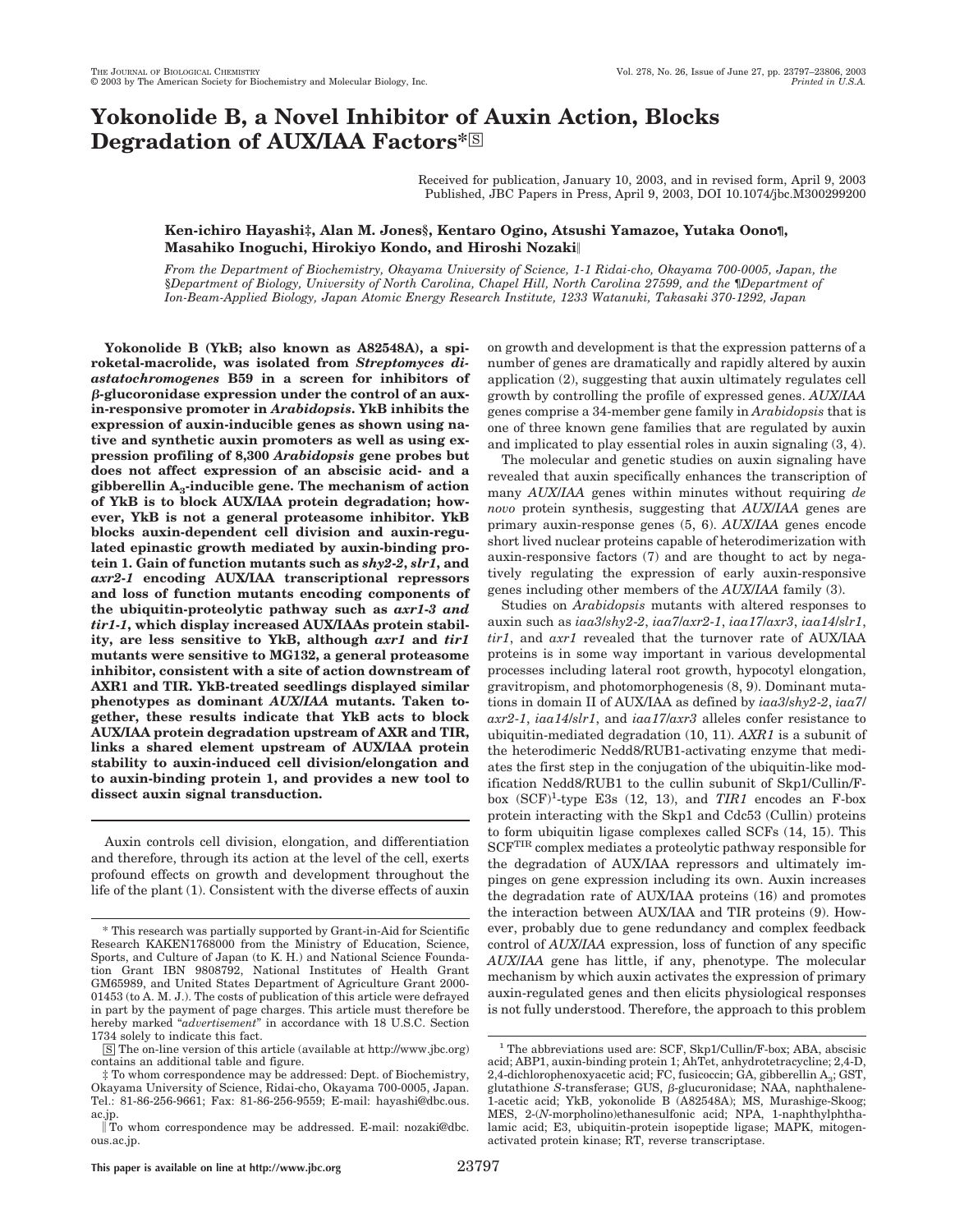with loss of function for multiple AUX/IAA proteins will need to be accomplished either genetically or biochemically using specific inhibitors.

There are a number of candidate signaling components residing between auxin perception and the action of the AUX/IAA proteins. For example, the MAPK cascade pathway may link auxin-responsive gene expression with apical signaling component(s) (17), because MAPK kinase inhibitors inhibit the expression of a reporter gene driven by an auxin-responsive promoter (18). Phospholipase  $A_2$  is rapidly activated by auxin and could act apically to gene expression (19). Finally, auxin regulation of cell division involves a heterotrimeric G protein (20).

Clearly auxin action is complex with multiple molecular pathways that probably interact via negative and positive feedback. One reason for our incomplete understanding of auxin action is the lack of bioprobes to dissect this complexity. Previously, we isolated yokonolide A and a known related compound, A82548A (designated here as yokonolide B (YkB)) (Fig. 1*A*), from *Streptomyces diastatochromogenes* B59 as inhibitors of auxin-responsive gene expression using a GUS reporter line under the control of an auxin-inducible promoter (21, 22). We report here the biological activities of YkB, demonstrate its specificity, and with it, connect the auxin signaling components to cell division and elongation.

## EXPERIMENTAL PROCEDURES

*Plant Material and Growth Conditions—*For all experiments, *Arabidopsis thaliana* ecotype Columbia, Landsberg *erecta*, and tobacco (*Nicotiana tabacum* L. cv. Petit Havana SR-1) seeds were used as controls. The available *Arabidopsis* mutants were obtained from the *Arabidopsis* Biological Resource Center. Transgenic *Arabidopsis*  $\beta$ -glucoronidase (GUS) reporter lines *PIAA7*::*GUS*, *PIAA3*::*GUS*, and *ARR5*::*GUS* and *shy2*-*2* were provided by Drs. J. Reed and J. Kieber (University of North Carolina). The transgenic  $P$ -*IAA 4/5* promoter ( $\Delta$ -2309)::*GUS* and *parA*::*GUS* lines were provided by Drs. A. Theologis (United States Department of Agriculture, Albany, CA) and Y. Takahashi (University of Tokyo, Japan). The *slr1* mutant was a gift from Dr. H. Fukaki (Nara Institute of Science and Technology, Japan). Tobacco BY2 and *Arabidopsis* T-87 cells were obtained from the RIKEN plant cell bank (Japan). The *HS*::*AXR3NT-GUS* line was provided by Dr. M. Estelle (University of Indiana).

Suspension-cultured tobacco cells (*N. tabacum* cv. BY-2) were maintained in a modified MS medium supplemented with  $1 \mu M 2,4$ -dichlorophenoxyacetic acid (2,4-D) as described in Ref. 23 on a rotary shaker (100 rpm) at 25 °C in the dark. Auxin deprivation was carried out by washing a 7-day culture twice with the same medium lacking 2,4-D and then cultured in auxin-free medium for 24 h before auxin addition and determination of mitotic indices over time. Tobacco lines MJ10B carrying a tetracycline-inducible ABP1 transgene and the corresponding empty vector control line, R7, were described in Ref. 24. Tobacco plants were grown in soil under continuous light at 23 °C.

*Chemicals—*MG132 was purchased from The Peptide Institute (Osaka, Japan). YkB (A82548A), shown in Fig. 1*A*, was isolated from culture broth of *S*. *diastatochromogenes* B59 as previously described (21). Pure samples of YkB  $\left( \langle 200 \rangle \mu \text{g/researcher} \right)$  are available for noncommercial research. The pUB23 plasmid used in the yeast assays was provided by Dr. D. Finley (Harvard Medical School).

*Hormone Induction*—Seedlings  $(n = 10-15)$  were transferred to a 12or 24-well microtiter plate containing 1 ml of germination medium  $(0.5\times$  Murashige and Skoog salts (Invitrogen), 1% sucrose,  $1\times$  B<sub>5</sub> vitamins, and 0.2 g/liter MES, pH 5.8) containing the indicated hormone and/or chemicals and then incubated for the indicated time to induce each responsive gene. For the *P-IAA 4*/*5*::*GUS* reporter line, we used the experimental methods previously described (25).

*Histochemical GUS Staining and Quantitative Fluorometric GUS* Assays—Whole seedlings  $(n = 10-20)$  or the roots were homogenized in an extraction buffer as described in Ref. 26. After centrifugation to remove cell debris, GUS activity was measured with 1 mM 4-methyl umbelliferyl  $\beta$ -D-glucuronide as a substrate at 37 °C. For the histochemical GUS assay, the seedlings were washed three times with buffer A (100 mM sodium phosphate, pH 7.0, 10 mM EDTA, 0.5 mM  $K_4Fe(CN)_{6}$ , 0.5 mM  $K_3Fe(CN)_{6}$ , and 0.1% Triton X-100) and then incubated in a staining buffer (buffer A containing 1 mM 5-bromo-4-chloro-3-indolyl  $\beta$ -D-glucuronide, the substrate for histochemical staining (X-gluc)) at 37 °C until sufficient staining developed.

*RT-PCR—*mRNA was extracted from 100 mg of treated tissue using the QuickPrep Micro mRNA purification kit (Amersham Biosciences) according to the manufacturer's instructions. The corresponding cDNAs were synthesized and amplified by the PCR using primers for the indicated genes as follows: *IAA1*, 5'-ggattacccggagcacaag and 5'ggagctccgtccatactcac; *IAA5*, 5'-agatatcgtcgtctccggtg and 5'-gccgaagcaagatcttggta; *SAUR-AC1*, 5'-ttgaggagtttcttgggtgc and 5'-catggtattgttaagccgcc; *RAB18*, 5'-ttgggaggaatgcttcacc and 5'-ttgttcgaagcttaacggc; *ACTIN* (*ACT2*), 5-aacattgtgctcagtggtgg and 5-tcatcatactcggccttgg. The amplified products (*IAA1*, 208 bp after 27 cycles; *IAA5*, 251 bp after 25 cycles; *SAUR-AC1*, 220 bp after 27 cycles; *RAB18*, 269 bp after 27 cycles; *ACT2*, 206 bp after 25 cycles) were analyzed by 3% agarose gel electrophoresis.

*Assays—*Aleurone layers were prepared from de-embryonated barley seeds (*Hordeum vulgare* L. cv. Kinuyutaka) as previously described  $(27)$ . Briefly, isolated aleurone layers were incubated in 5 mm CaCl<sub>2</sub> solution containing 0 or 5  $\mu$ M gibberellin A<sub>3</sub> (GA) and the indicated concentrations of YkB at 25 °C with reciprocal shaking (80 rpm) for 24 h. Aleurone layers were homogenized in 50 mM acetate buffer (pH 5.4, 20 mm CaCl<sub>2</sub>) and centrifuged. After centrifugation, the  $\alpha$ -amylase activity was measured using RBB-starch (Remazol Brilliant Blue Rdyed starch, Sigma) as previously described (28).

BY2 tobacco cells were used for the auxin transport assay exactly as previously described (29). Cells (0.5 g, fresh weight) were resuspended in transport buffer (29) to a final density of 0.1 g/ml and aliquoted into 25-ml flasks containing  $[{}^3H]NAA$  with or without 10  $\mu$ M YkB and/or 10 -M 1-naphthylphthalamic acid (NPA). Flasks were rotated (80 rpm), and for the indicated durations, aliquots of cells were collected by filtration and washed with water (5 ml). Fresh weight of cells was measured, and the radioactivity was counted on filters by liquid scintillation. Experiments were repeated twice.

Seedlings (7 days old, *n* 15) harboring the *HS*::*AXR3NT-GUS* transgene were heat-shocked at 37 °C in liquid germination medium containing 1.5% sucrose for 2 h. After 20 min at 23 °C, the indicated inhibitors and auxin were added to the medium. After the indicated times, degradation was stopped by immersing the seedlings into icecold 70% acetone for 20 s. Seedlings were immediately washed with distilled water and stored frozen prior to the GUS activity measurement described above. The experiment was performed in triplicate.

The yeast *ise1* deletion mutant (*Saccharomyces cerevisiae* Hansen BY4742 *mat alpha his3D1 leu2D0 lys2D0 ura3D0*, ResGen, record number:10568), harboring a pUB23 plasmid encoding the galactoseinducible ubiquitin- $\beta$ -galactosidase fusion protein, was cultured on uracil dropout medium (0.67% yeast nitrogen base without amino acids,  $0.5\%$  casamino acids,  $20 \mu g/ml$  L-tryptophan,  $20 \mu g/ml$  adenine) supplemented with 2% galactose until midlog phase. Cells were washed two times with uracil dropout medium supplemented with 2% glucose to stop further transcription of the fusion protein and resuspended in the same medium containing YkB or MG132 and cultured at 28 °C. Galactosidase activity was measured as previously described (30). ATP-dependent 20 S core unit activity of 26 S proteasome in *Arabidopsis* suspension T-87 cells was measured by peptide-hydrolysis using succinyl-Leu-Leu-Val-Tyr-4-methyl-coumaryl-7-amide as the substrate in the presence or absence of ATP and  $Mg^{2+}$ , as previously described (31).

Measurement of NAA-induced tobacco leaf curvature was as described in Ref. 32 with slight modification. The leaf strips were prepared from the sixth leaf of the seven-leaf staged transgenic tobacco MJ10B (tetracycline-inducible ABP1) or R7 (empty vector control) lines. One end of each strip was clamped by a small rubber block. Blocks of 12 interveinal leaf strips were placed in Petri dishes containing 5 ml of buffer (10 mM sucrose, 10 mM KCl, and 0.5 mM MES, pH 6.0) with or without the indicated concentrations of the test compounds. To induce ectopic expression of ABP1, MJ10B and R7 strips were incubated for 4 h in solution containing  $4 \mu g/ml$  anhydrotetracycline (AhTet) prior to NAA and YkB addition. Photographs of the strips were taken, and the degree of curvature for each strip was measured with NIH Image software (National Institutes of Health, Bethesda, MD).

For the root growth assay, surface-sterilized, stratified seeds were germinated on plates and then transferred onto new plates containing the indicated concentration of chemicals. Seedlings were cultivated vertically under continuous light condition at 23 °C. For dark-grown cultures, seeds were exposed to light for 8–12 h after stratification then treated as above except in darkness.

For the hypocotyls growth assay, the surface-sterilized, stratified seeds were cultured in liquid medium with rotation (80 rpm) until germinated under continuous light or darkness for 2 days before the indicated concentrations of chemicals were added to the medium. Dig-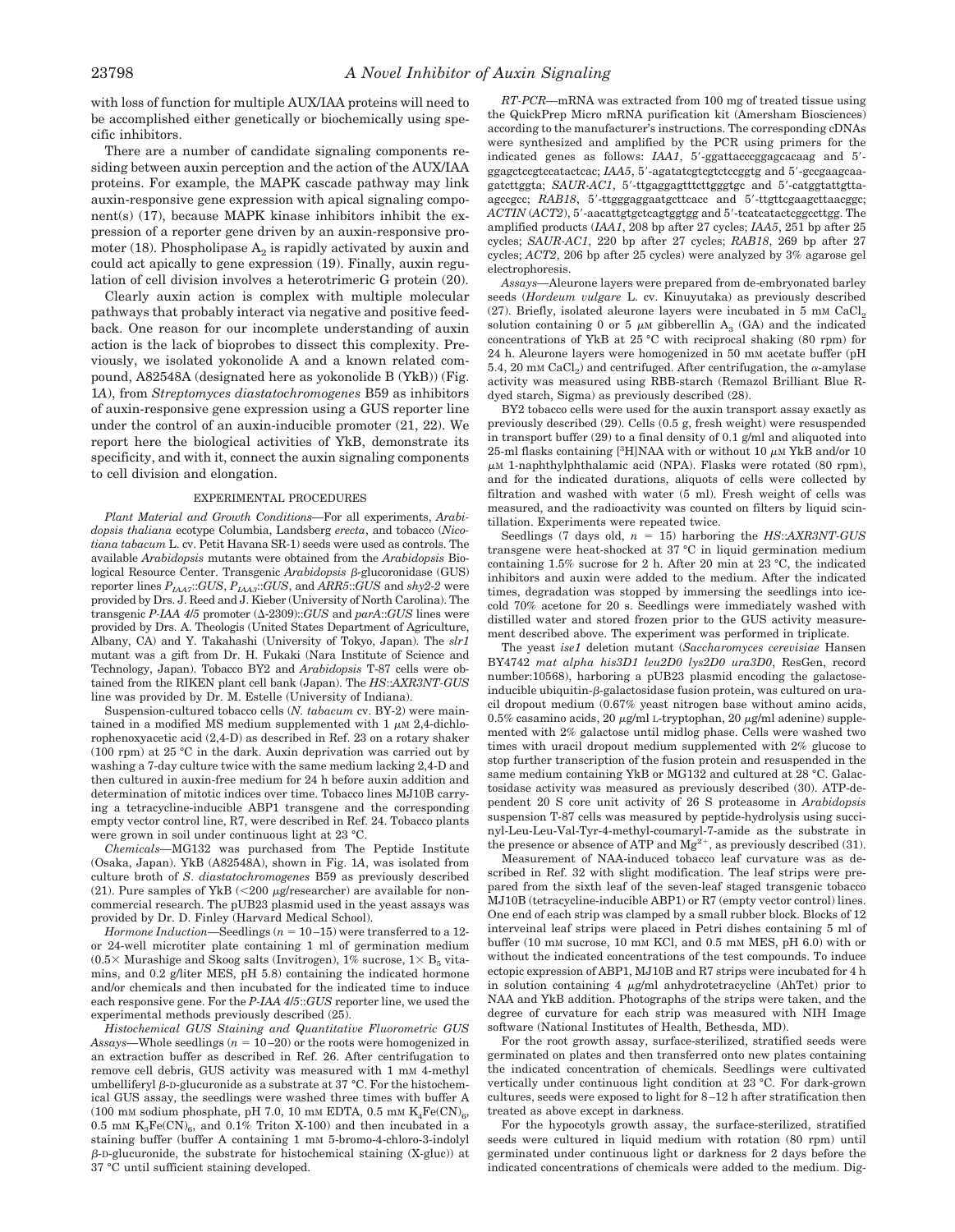

FIG. 1. **Effects on YkB and MG132 on primary auxin-responsive reporter gene expression.** *A*, the chemical structure of YkB (known as A82548A). *B*, effects of YkB and MG132, a 26 S proteasome inhibitor (20 S core protease), on auxin-inducible *BA*::*GUS*, *DR5*::*GUS*, *IAA3*::*GUS*, and *IAA7*::*GUS* reporter gene expression. *Arabidopsis* transgenic lines were treated with  $5 \mu M$  YkB or  $50 \mu M$  MG132 in the presence of 10  $\mu$ M auxin for the following times: *BA::GUS* line with IAA and *DR5*::*GUS* with NAA for 3 h, *PIAA3*::*GUS* and *PIAA7*::*GUS* with IAA for 7 h. *C*, effect of YkB on IAA-inducible *P-IAA 4*/*5*::*GUS* reporter gene expression. Transgenic tobacco seedlings (7 days old) were treated with IAA for 8 h. The *gray* and red background panels show treated, etiolated hypocotyls and roots, respectively. *Left*, 10  $\mu$ M IAA alone; *center*, mock; *right*, 10  $\mu$ M IAA and 5  $\mu$ M YkB. *D*, dose-response curve for inhibitory activity of YkB on IAA-induced reporter gene expression in *Arabidopsis BA*::*GUS* line. The roots (5 days old) were incubated with YkB and IAA for 5 h. Induced GUS activity was measured fluorometrically as described under ''Experimental Procedures.'' *Error bars*, S.E. *E*, effect of YkB on auxin-inducible reporter gene expression in *DR5*::*GUS* line. Roots (6 days old) were incubated with YkB and NAA for 10 h. The induced GUS activity by NAA is adjusted to 100% value. *F*, comparison of the YkB and MG132 effects on auxin-induced *BA* and *DR5* reporter gene expression using three diagnostic auxins. Seedlings (5 days old) were incubated with 5  $\mu$ M YkB or 50  $\mu$ M MG132 together with 10  $\mu$ M auxin for 5 h. The induced GUS activity by IAA is adjusted to 100% value. *G*, auxin efflux transport assays. BY2 tobacco cells were suspended in the presence of [<sup>3</sup>H]NAA with or without 10  $\mu$ M YkB or 10  $\mu$ M NPA.

ital photographs of roots and hypocotyls were taken and analyzed by NIH Image software to measure the length of roots and hypocotyls.

The lateral root promotion assay was carried out as described in Ref. 33. The seedlings were vertically grown in light on the 1/2 MS plate (1% sucrose) containing  $0.5 \mu M NPA$  for 9 days to inhibit auxin transport. The seedlings were transferred to 1/2 MS plates containing YkB with or without 0.1  $\mu$ M NAA. Lateral roots were counted after an additional 4 days of vertical cultivation in light.

*Gene Expression Profiling—*Etiolated *Arabidopsis* seedlings (4 days old), cultured in 1/2 MS liquid medium containing 1% sucrose, were treated with the indicated concentration of compounds for 20 min in the dark. The seedlings were then rapidly frozen in liquid nitrogen, and total RNA was isolated per the manufacturer's instructions (Plant RNAeasy kit; Qiagen, Tokyo, Japan). In order to average out variability but to minimize the number of chips needed, treatments were done in triplicate, and frozen seedlings were pooled followed by three RNA isolations, which were then pooled after a quality control check of the RNA. The raw intensity data of each condition obtained from imaging the hybridized microarrays (Affymetrix, Santa Clara, CA) were normalized using the global normalization method and further analyzed by MAExplorer freeware developed by the National Cancer Institute. The obtained profiles of regulated genes were evaluated individually with Student's *t* test. All profiles were statistically significant  $(p < 0.01)$ .

#### RESULTS

*YkB Blocks Primary Auxin-responsive Gene Expression— BA*::*GUS* plants contain an auxin-inducible promoter composed of two auxin-responsive elements derived from the pea  $AUX/IAA$  promoter, *P-IAA 4/5* (26). YkB (5  $\mu$ M) completely inhibited IAA-induced GUS reporter gene expression in the *BA*::*GUS* line (Fig. 1, *B* and *D*). The activity of the synthetic *DR5* promoter, which is composed of tandem elements taken from the primary auxin-responsive *GH3* promoter (34), was also inhibited by 5  $\mu$ m YkB (Fig. 1, *B* and *E*). In addition to synthetic promoters, YkB also inhibited GUS driven by the native auxin-inducible promoters, *PIAA3*::*GUS*, *PIAA7*::*GUS*, and pea *P-IAA 4*/*5*::*GUS* (Fig. 1, *B* and *C*) in roots and hypocotyls (25, 35). YkB does not alter GUS activity *in vitro* (data not shown) and does not compete with auxin at an auxin-binding site because YkB inhibition was independent of auxin concentration (Fig. 1*D*). The effects of YkB on the steady-state levels of primary auxin-responsive *AUX*/*IAAs* (*IAA1*, *IAA5*) and *SAUR-AC1* (36) messages were directly confirmed using RT-PCR (Fig. 2*A*). These results suggest that YkB is an effective inhibitor of expression of auxin-responsive genes.

Two lines of evidence indicate that YkB does not act by altering the level of auxin in cells. Auxin influx carriers transport IAA and 2,4-D into the cell, whereas NAA entry is unfacilitated. In contrast, auxin efflux carriers transport IAA and NAA from the cell, but the movement of 2,4-D is unfacilitated;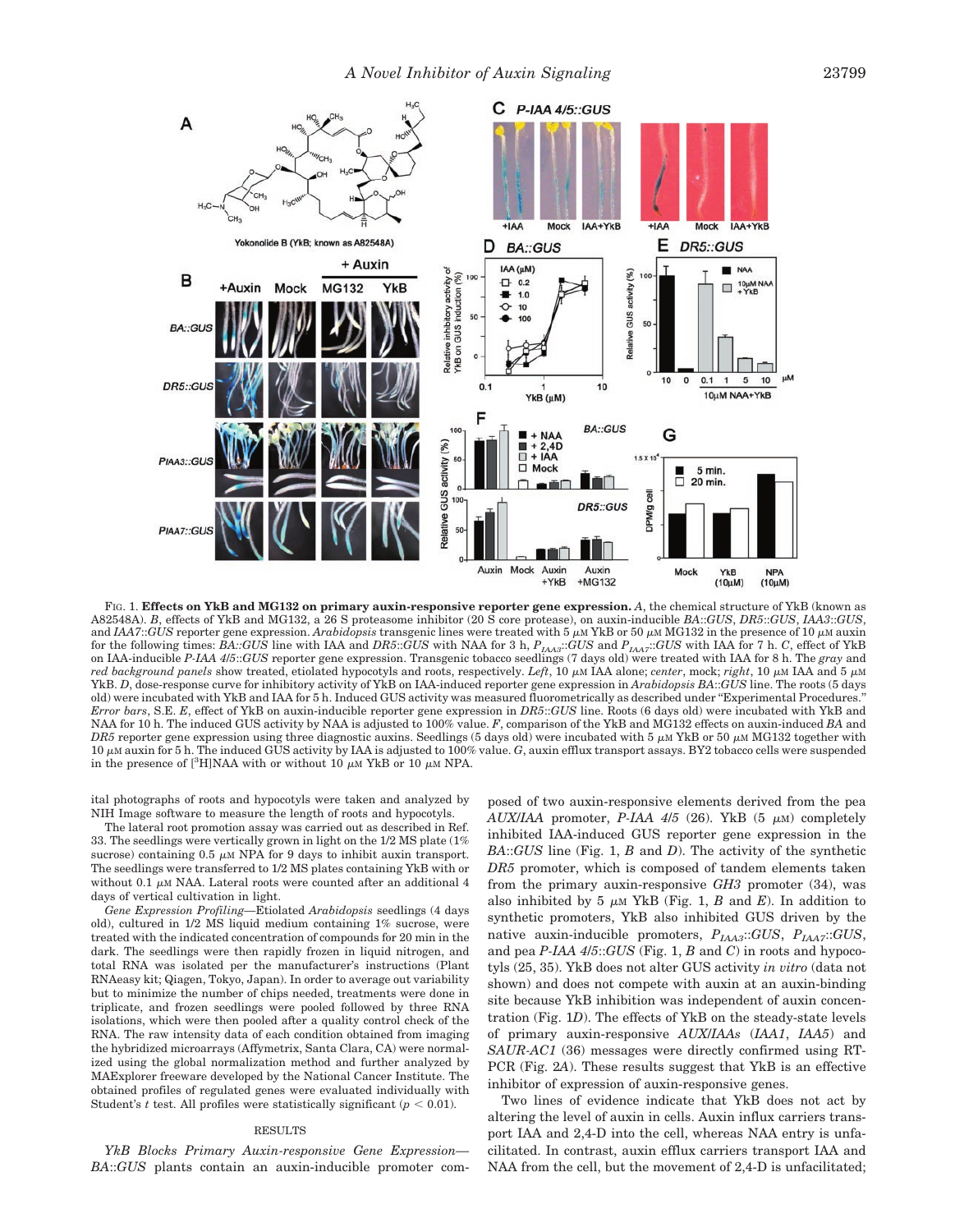

FIG. 2. **Effects of YkB on gene expression.** *A*, YkB effect on steady-state levels of IAA-induced *IAA1*, *IAA5*, *SAUR-AC1*, and of ABA-induced *RAB18* transcripts in *Arabidopsis*. For *IAA1*, *IAA5*, and *SAUR-AC1* induction, 5-day-old, etiolated seedlings were treated with 10  $\mu$ M IAA for 45 min after preincubation with or without 5  $\mu$ M YkB for 10 min. The steady state mRNA level was analyzed by RT-PCR. For ABA-inducible *RAB18* transcripts, 13-day-old, light-grown plants were incubated in 50  $\mu$ M ABA with or without 10  $\mu$ M YkB for 18 h. *B*, the effects of YkB on GA-induced  $\alpha$ -amylase expression. Barley aleurone layers were treated with 5  $\mu$ m GA for 24 h together with or without YkB. *Error bars*, S.E.

thus, any difference in the activity profiles of these three auxins is diagnostic for a role in auxin transport (29). As shown in Fig. 1*F*, YkB was equally effective at blocking auxin-induced gene expression by these three auxins, suggesting that YkB does not alter auxin influx. Furthermore, as shown in Fig. 1*G*, YkB had no effect on [<sup>3</sup>H]NAA efflux through BY2 cells as measured directly in standard accumulation experiments. In addition, YkB showed no effects on 2,4-D influx in BY2 cells, indicating that YkB does not alter auxin uptake (data not shown).

To assess whether this inhibitory activity is specific to primary auxin-responsive genes, the effects of YkB were assayed using the *Arabidopsis* cytokinin-inducible ARR5 reporter line (37), *Arabidopsis* ABA-inducible gene (*RAB18*) transcription (38), and barley GA-inducible  $\alpha$ -amylase expression (Fig. 2, A and *B*). YkB had no effect on ABA-inducible *RAB18* gene expression or GA-inducible  $\alpha$ -amylase expression. At relatively high concentrations of YkB, cytokinin-induced GUS expression in the *ARR5*::*GUS* line was partially reduced (data not shown).

*YkB Inhibits Degradation of an AUX*/*IAA Repressor, but Not 26 S Proteasome Activity—*Because auxin alters the stability of AUX/IAA repressors, which in turn could explain the results on reporter gene expression above, we measured the effect of YkB on auxin-induced degradation of an AUX/IAA protein *in vivo* (9, 11). The *Arabidopsis HS*::*AXR3NT-GUS* transgenic line strongly expresses an AUX/IAA-GUS (IAA17/AXR3-GUS) translational fusion protein under the heat shock promoter (9). The degradation rate of the AUX/IAA fusion protein is rapid and is enhanced by auxin, but it is inhibited by the 20 S core protease inhibitor, MG132. Both MG132 and YkB inhibited degradation of the fusion protein even in the presence of auxin (Fig. 3, *A* and *B*). This inhibitory activity of YkB on AUX/IAA-GUS degradation suggests that the inhibition of primary auxin-responsive gene expression is achieved by AUX/IAA repressor stabilization. The effect of MG132 on auxin-responsive reporter gene induction confirmed this regulatory model (Fig. 1*B*).

To test the possibility that YkB is a general proteasome inhibitor, we examined the effects of YkB on ATP-dependent proteasome activity using *Arabidopsis* T-87 cells and an *S. cerevisiae ise1* (*erg6*) strain expressing ubiquitin- $\beta$ -galactosidase fusion protein as proteasome substrate under the control of the GAL4 promoter (39, 40). The *ise1* yeast strain was chosen to preclude detoxification of the drug by pumping via multidrug resistance channels  $(41)$ . As shown in Fig. 3*C*,  $\beta$ -galactosidase activity was decreased within 3 h in the untreated *ise1* yeast cells. MG132 prevented the  $\beta$ -galactosidase fusion protein from degradation indicated by unchanged  $\beta$ -galactosidase activity over time. In contrast, YkB had no effect on the rate of degradation of the fusion protein, illustrating that, at a concentration that is supraoptimal to inhibit AUX/IAA degradation in plants, YkB does not alter proteasome activity in yeast. Moreover, MG132 and YkB did not affect the growth rate of yeast, suggesting that the distinct effect between MG132 and YkB on the degradation of the  $\beta$ -galactosidase fusion protein was not due to the effect on yeast growth (Fig. 3*C*). The 20 S core unit proteolytic activity of the 26 S proteasome in *Arabidopsis* T-87 cells was directly measured with a fluorogenic peptide substrate. As shown in Fig. 3*D*, YkB did not inhibit plant proteasome activity in contrast to complete inhibition by MG132. Furthermore, YkB  $(100 \mu)$  did not inhibit GA-induced barley  $\alpha$ -amylase expression, which is known to be repressed by MG132, since it requires the degradation of SLN1 repressor via the ubiquitin-proteolytic pathway (42). Taken together, these results suggest that the inhibition of primary auxin-responsive genes by YkB is due to AUX/IAA stabilization but not general proteasome inhibition and that this site of action of YkB is specific to auxin.

*YkB Blocks Auxin-regulated Gene Expression Globally—*The effect of auxin and YkB on gene expression was performed with the hybridized microarray using an 8,300-gene probe set. Several interesting patterns were identified supporting the conclusion that YkB, in concert with auxin, regulates the expression of many genes including primary auxin-responsive genes. Four-day-old, etiolated *Arabidopsis* seedlings were treated with or without auxin in the presence or absence of YkB for 20 min. Approximately 4,500 gene sets hybridized detectable cRNA in all five conditions as indicated in Fig. 4*A* and were used for further expression analysis. Representative clustered genes among the 74 up-regulated and 113 down-regulated gene sets are shown (the entire sets are provided in supplemental data). Gene profiling used strict *p* value and change criteria as well as triplicates to assure that the differences are statistically significant. Four major types of expression profiles (designated a–d) were clustered into up-regulated gene sets (Fig. 4*A*). The classes of up-regulated genes (profiles a, b, and c) included *ACS* (ethylene biosynthesis gene), defense/stress-related proteins, and transcription factors. Type a profiled genes required both auxin and YkB for up-regulation, and the genes in type b are up-regulated by auxin, which is further enhanced by YkB. Consistent with the results obtained through reporter lines and direct measurement of mRNA steady-state levels, half of the IAA up-regulated genes were inhibited by YkB (profile c). Profile c comprised *AUX*/*IAA*, *SAUR*, *GH3*, and *ACS* genes. However, no *SAUR*, *GH3*, *AUX*/*IAA*, or *ACS* genes were up-regulated by YkB alone. Four expression profiles (H–K) define the down-regulated genes. The down-regulated genes (types H and I) contained defense/stress-related, metabolic enzyme, cell wall-related, and IAA biosynthesis genes. The largest gene set is illustrated in profile K (82% of down-regulated genes) and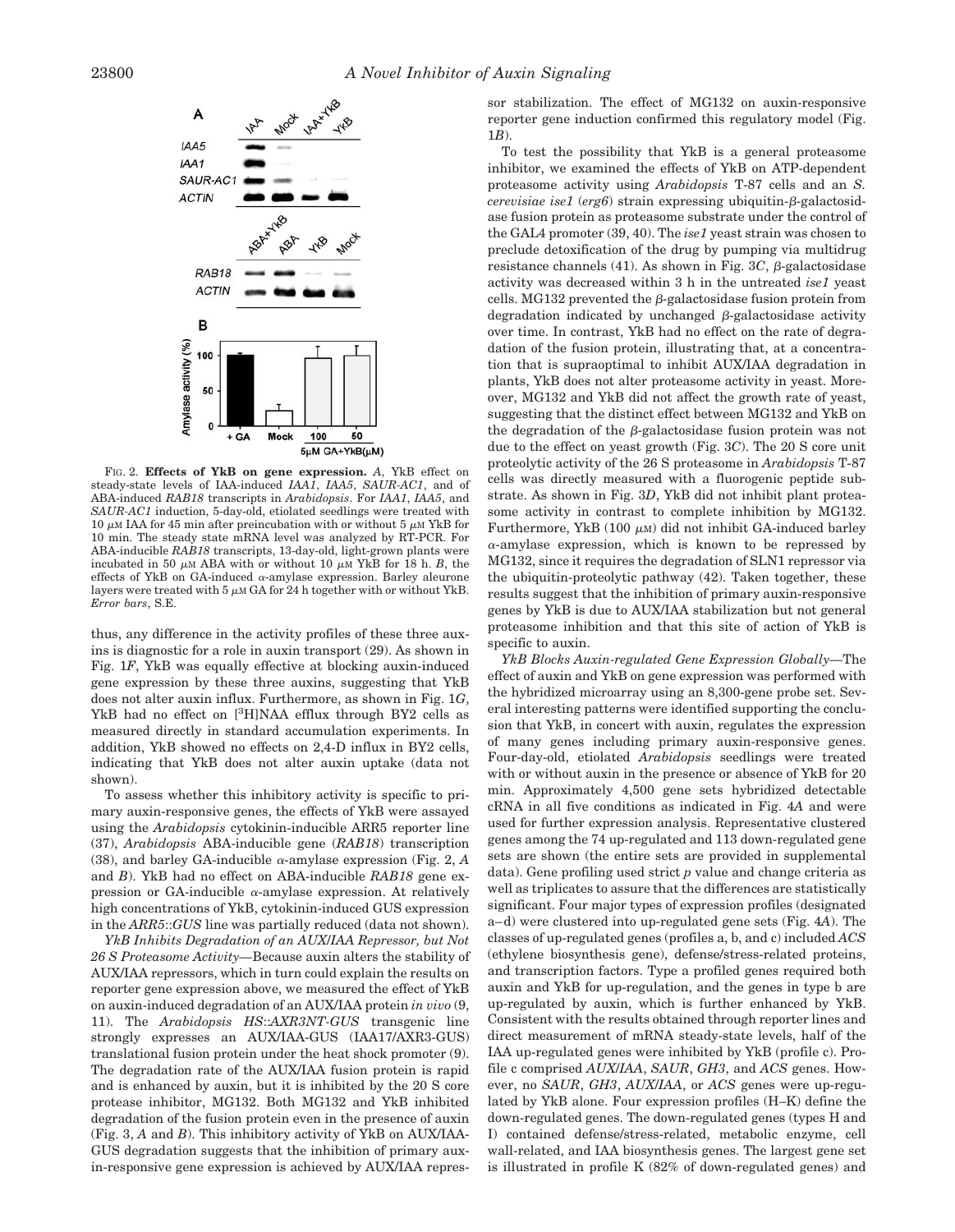

FIG. 3. **Effects of YkB and MG132 on AUX/IAA protein stability.** *A*, inhibition of YkB and MG132 on IAA17/AXR3-GUS fusion protein degradation was determined using 7-day-old, light-grown *HS*::*AXR3NT-GUS Arabidopsis*, which were heat-shocked (37 °C) for 2 h to induce expression of the fusion protein. The seedlings (*n* 15) were treated with YkB or MG132 for the indicated periods after incubation for 20 min at 23 °C. The retained GUS activity was measured as described under ''Experimental Procedures.'' *B*, inhibition of YkB and MG132 on auxin destabilization of IAA17/AXR3-GUS fusion protein. After induction, the retained GUS activity was measured at the indicated time. *C*, effect of YkB on the degradation of ubiquitinated  $\beta$ -galactosidase in *S. cerevisiae* (*ise1*). *Closed* and *open symbols* indicate relative  $\beta$ -galactosidase activity at time after the exchange for medium containing glucose to repress *GAL4* promoter activity and growth rate ( $A_{600}$ ), respectively. *Squares*, control; tri*angles,* 20 μm YkB-treated; *circles, 50 μm MG132. D, Arabidopsis A*TP-dependent proteasome inhibition by YkB and MG132 in T-87 suspension cells. 20 S core unit activity in 26 S proteasome was assayed as described under ''Experimental Procedures.'' *Error bars*, S.E.

required both auxin and YkB for down-regulation. Major classes of genes in profile K are ribosomal, light-responsive, ubiquitin-pathway related, auxin-responsive genes; auxin synthesis genes, including tryptophan synthetase; and stress/defense-related genes, including those encoding heat shock proteins and glutathione *S*-transferase (GST).

The quantitative change by YkB in gene chip on auxinresponsive gene expression, such as *AUX*/*IAAs* and *SAURs*, appears to be less than as determined for *IAA1*, *IAA5*, and *SAUR-AC1* genes by RT-PCR because of differences in experimental protocol. For the RT-PCR experiment, seedlings were preincubated with YkB (10 min) before the addition of auxin and treated for a longer induction period (45 min), whereas for the gene profiling experiment, a shorter induction period (20 min) and the simultaneous addition of auxin and YkB were used in order to detect the earliest changes in gene expression. The higher sensitivity of the gene profiling technique over the GUS reporter system enabled us to detect these differences at an earlier point without preincubation.

Evidence suggests that the stress-activated MAPK pathway negatively regulates auxin-responsive gene expression (43– 45), and our gene chip data indicated that YkB, in concert with auxin, modulates the expression of stress/defense-related genes. To assess a possible linkage of YkB action between stress/defense with auxin signaling, we examined the effect of YkB on auxin and stress-inducible *parA* promoter (encoding GST-like protein) (46). In long term treatments (12 h), *parA*::*GUS* promoter activity was enhanced by YkB alone much effectively than 2,4-D (Fig. 4*B*), implying that, by itself and together with auxin, YkB modulates stress and auxin shared signal, leading to regulation of auxin-responsive gene expression.

*YkB Inhibition Links AUX*/*IAA Stability to Auxin-regulated Cell Elongation and Division and Auxin-binding Protein 1 (ABP1)—*Auxin is essential for the growth of suspension-cultured tobacco BY2 cells. Deprivation of auxin stops cell division and reveals the underlying cell elongation. Readdition of auxin stimulates division in a semisynchronous manner (23). As shown in Fig. 5*A*, the addition of 2,4-D to auxin-starved cells induced division within 3 h, confirming the timing and the absolute values of increase in mitotic index as previously described  $(23)$ . YkB  $(1 \mu M)$  completely inhibited cell division induced by 2,4-D, and cells entered stasis (Fig. 5*A*) without any effect on viability as determined by vital staining (data not shown). A visual effect of YkB on auxin cell division can be illustrated by cell size in this system. Auxin-starved BY2 cells have variable but larger cell sizes, compared with chains of small cells when they are exposed to auxin. However, when cells are treated with both 2,4-D and YkB, many BY2 cells expanded similarly as if auxin-starved, although this is an incomplete inhibition of cell division, since some chain-like structures were observed (Fig. 5*B*). The effect of YkB was also determined by examination of auxin-induced lateral root formation. Interestingly, a low concentration of YkB  $\left($  < 1  $\mu$ M) enhanced lateral root promotion in the absence of auxin, but above this concentration YkB repressed NAA-induced lateral root formation in a dose-dependent manner (Fig. 5, *C* and *D*), suggesting that YkB abolishes auxin-induced cell division in roots.

An effect of YkB on auxin-dependent expansion mediated by ABP1 was revealed using tobacco leaves inducibly expressing *Arabidopsis ABP1* (24, 32). The tip region of young tobacco leaves expressing ABP1 display a developmentally acquired,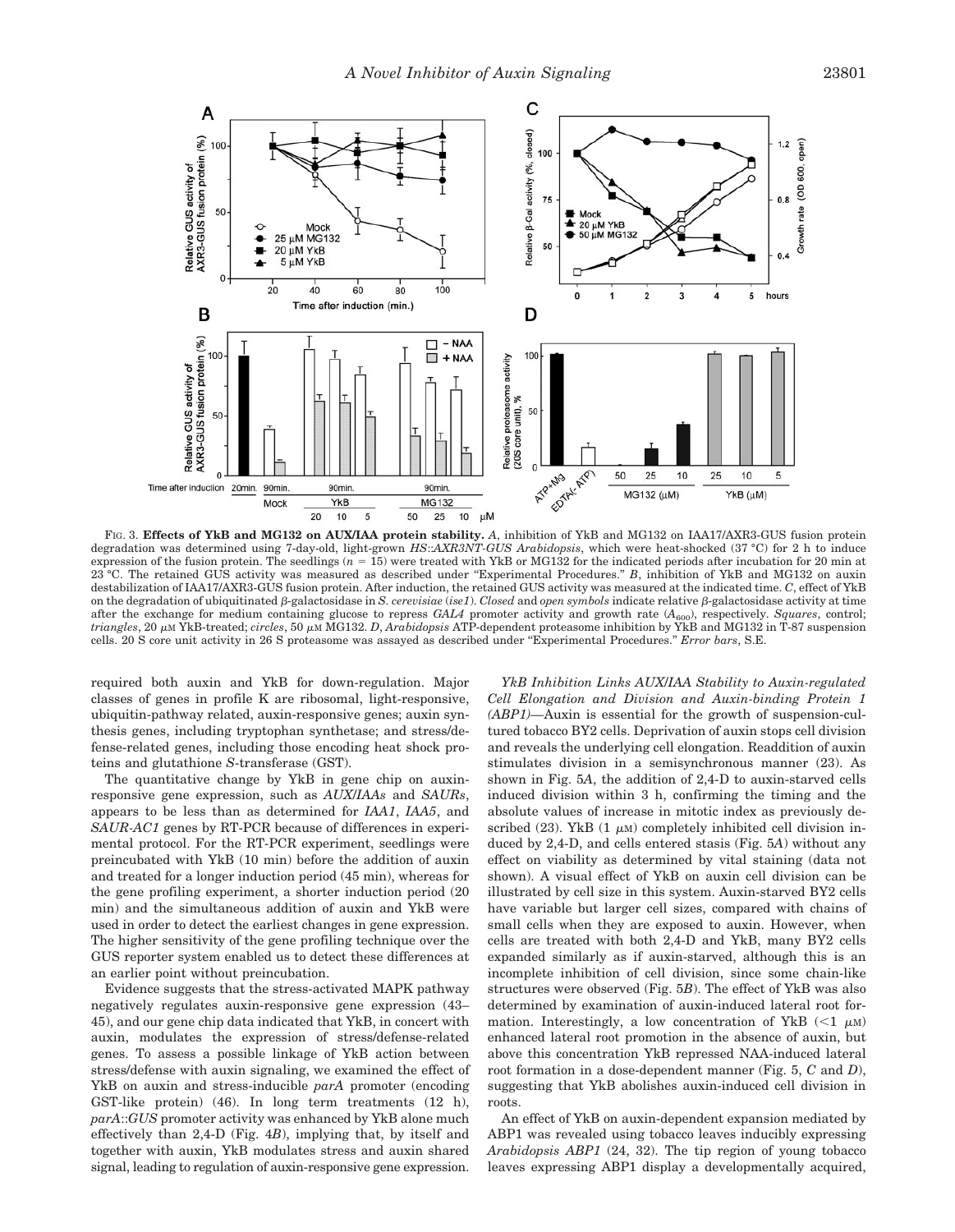

FIG. 4. A, the effect of auxin and YkB on global gene expression. The expression profiles of genes regulated by YkB and auxin using microarrays containing 8,300 gene probe sets. Four-day-old, etiolated seedlings were treated with 10  $\mu$ m IAA (condition 1), 10  $\mu$ m IAA with 5  $\mu$ m YkB (condition 2), 10  $\mu$ M NAA with 5  $\mu$ M YkB (condition 3), 5  $\mu$ M YkB alone (condition 4), or mock control (condition 5) for 20 min. Selected genes in each profile are indicated as up-regulated genes (*a–d*) or down-regulated genes (*H–I*). Fold change represents relative expression ratio of each condition to mock control (condition 5). The *horizontal line* in each *panel* shows the 2-fold change line. *B*, dose-dependent activation of auxin and stress-inducible  $parA::GUS$  reporter gene expression in transgenic tobacco. Seedlings (8 days old) were incubated with 5  $\mu$ M 2,4-D or YkB for 12 h, and GUS activity was measured as described under ''Experimental Procedures.''

auxin-specific, epinastic-growth response, whereas the base of young leaves does not respond to auxin (24, 47). Young leaves lack expression of ABP1 in the base, and the developmental acquisition of auxin-inducible growth in leaves strongly correlates with the accumulating levels of ABP1 (32). If ABP1 is prematurely expressed in cells at the base of young leaves, expansion occurs in an auxin-dependent manner. We utilized a transgenic tobacco line (MJ10B) expressing ABP1 under the control of an AhTet-inducible promoter (24). Interveinal strips excised from the base of young MJ10B leaves expressing ABP1 (plus AhTet) exhibited NAA-dependent curvature resulting from epinastic cell growth. In contrast, the control R7 line harboring the empty vector did not respond to NAA in the presence of AhTet (Fig.  $6A$ ). YkB  $(2 \mu M)$  completely inhibited NAA-induced curvature in AhTet-treated MJ10B leaf strips (Fig. 6*A*). In contrast, MG132 did not inhibit NAA-induced curvature in MJ10B leaf strips. To confirm whether this type of expansion is independent of proton secretion, the effect of YkB on fussiccocin (FC)-induced growth was examined. FC-induced

cell growth involves a vanadate-sensitive, plasma membrane ATPase. Leaf strip elongation induced by FC was completely inhibited by vanadate but not inhibited by YkB (Fig. 6*B*), suggesting that YkB acts specifically on auxin signaling leading to cell elongation and is not a general growth inhibitor.

*YkB Acts on Upstream Components of AXR1 and TIR1—*If YkB acts on a target that controls AUX/IAA stability, several predictions on the effect of YkB on seedling development must be met. These predictions are based on the known phenotypes of dominant, stabilizing mutations in AUX/IAA and other nonauxin pathway proteins requiring degradation and loss of function mutations in components of the AUX/IAA degradation machinery. Specifically, these predictions are as follows. 1) Severe phenotypes of auxin-insensitive mutants such as *iaa3*/ *shy2*-*2*, *iaa7*/*axr2*-*1*, and *axr1*-*3* are shared with phenotypes of YkB-treated wild-type seedlings, whereas MG132 shows nonspecific inhibition of seeding development resulting from general proteasome inhibition. 2) In the dominant AUX/IAA mutants, the expression of many *AUX*/*IAA* genes would be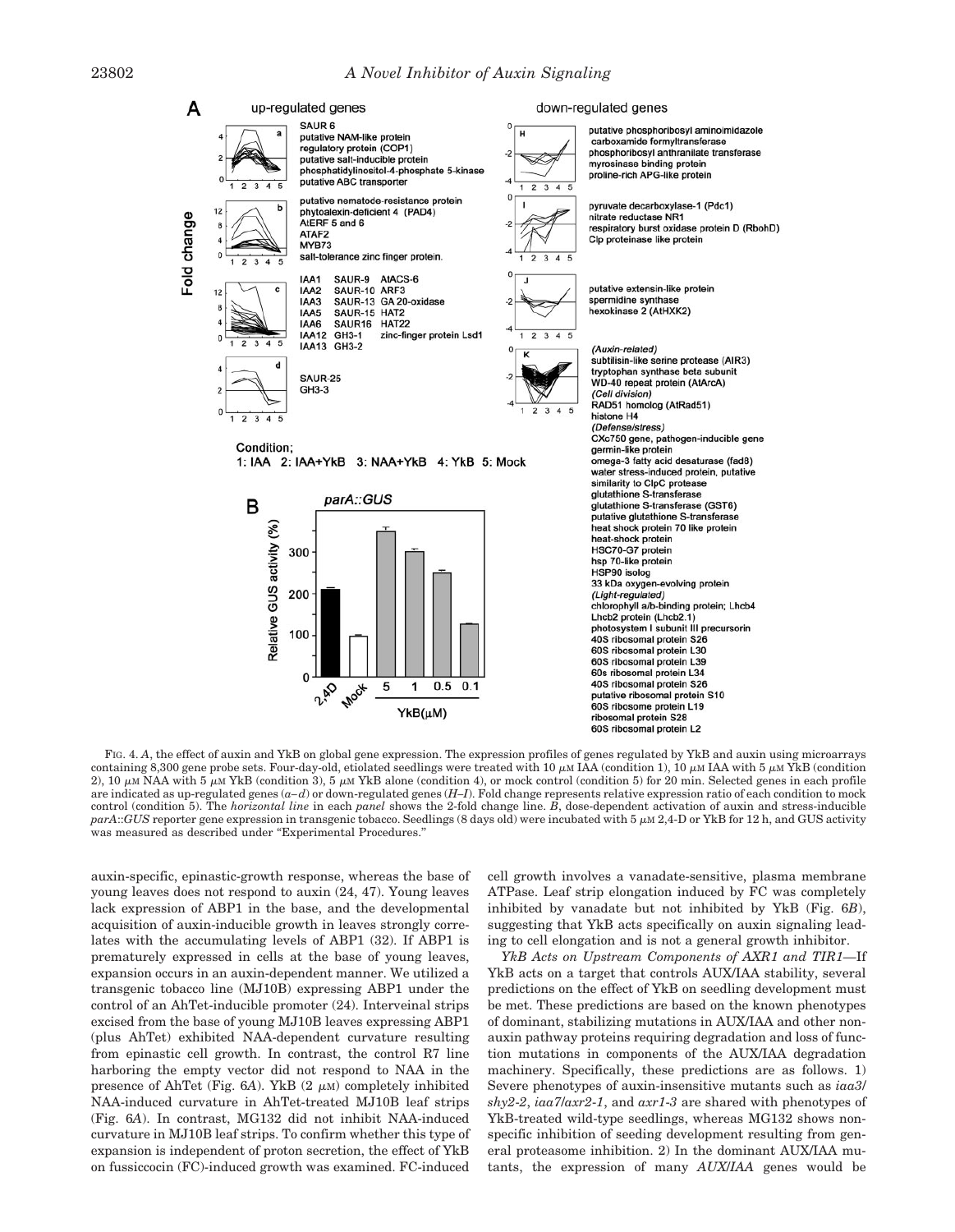

FIG. 5. **Effect of YkB on auxin-dependent cell division and expansion.** *A*, inhibition of auxin-induced cell division of auxin-deprived cells by YkB. Auxin-starved cells cultured without 2,4-D for 24 h were incubated with 2,4-D and/or YkB. *B*, auxin-starved cells were treated with or without 1  $\mu$ m 2,4-D and with 0.5  $\mu$ m YkB plus 1  $\mu$ m 2,4-D for 3 days. The *photographs* are of the same magnification. *C*, roots treated with 0.1  $\mu$ M NAA (*left*) or with 0.1  $\mu$ M NAA plus 1  $\mu$ M YkB (*right*). *Bar*, 5 mm. *D*, effects of YkB on NAA-induced lateral roots formation. The number of lateral root was counted after the treatment with YkB in the presence and absence of 0.1  $\mu$ M NAA as described under "Experimental Procedures."

unaffected by YkB and MG132, because expression is already repressed by the cognate mutated stable repressor. Therefore, dominant AUX/IAA mutants would be insensitive to both inhibitors. 3) The *axr1*-*3* and *tir1*-*1* mutations in ubiquitin E3 complexes are sensitive to MG132 due to its action on the proteasome downstream of AXR1 and TIR action but would be less sensitive to YkB if this inhibitor acts on apical to protein degradation. 4) ABA- and GA-insensitive mutants would display the same sensitivity to YkB as wild-type if YkB action is specific to auxin.

As shown in Fig. 8*G*, light-grown, wild-type seedlings treated with YkB displayed short hypocotyls and small, curled leaves, characteristic of the severe dominant *AUX*/*IAA* mutants such as *iaa3*/*shy2–2* and *iaa7*/*axr2–1*, whereas nonspecific developmental inhibition was observed after MG132 treatment (Fig. 8*D*) (prediction 1). As shown in Fig. 7*A*, hypocotyl elongation of *iaa3*/*shy2–2* and *iaa7*/*axr2–1* was less sensitive to MG132 (prediction 2), whereas *axr1–3 and tir1–1* hypocotyl elongation was sensitive to MG132 (prediction 3). All of the examined auxininsensitive mutants were less sensitive to YkB in hypocotyl



FIG. 6. **Effect of YkB on auxin-responsive epinastic elongation mediated by ABP1 and FC-induced cell elongation.** *A*, inhibition of YkB on NAA-induced epinastic elongation mediated by ABP1. The MJ10B line expresses ABP1 under the control of the AhTet-inducible promoter. The R7 line harbors the AhTet-inducible promoter without the ABP1 open reading frame. Leaf strips from each line were incubated with auxin and/or inhibitors together with AhTet (inducer) for 6 h after preincubation with AhTet for 4 h. Leaf strips were digitally recorded, and the degree of  $\Delta$  curvature was determined as previously described  $(47)$ . *B*, effects of YkB and H<sup>+</sup>-ATPase inhibitor on FC-induced leaf strip elongation. The leaf strips from 3-month-old tobacco were treated with 2  $\mu$ м FC with/without YkB or VO<sub>4</sub>, ATPase inhibitor. The length of leaf strips was measured after 20 h of incubation.

growth (predictions 2 and 3), especially the *iaa7*/*axr2–1* mutant, which was the least sensitive to YkB when grown in both light and dark conditions (Fig. 7, *A–C*; Fig. 8, *cf*. *B* and *C* with *E* and *F*). In contrast, the hypocotyl elongation in  $abi1-1$  (48) and *gai* (49) displayed the same sensitivity to YkB as wild-type (prediction 4) (Fig. 7*A*).

Hormonal control of hypocotyl elongation is complex, but it involves both auxin and gibberellin. It is also known that auxin regulates the expression of a GA biosynthetic gene (50). To exclude the possibility that YkB inhibits hypocotyl elongation by inhibiting GA response, the hypocotyl length was measured after the treatment of seedlings with various concentrations of GA and YkB. As shown in Fig. 7*D*, hypocotyl growth was suppressed by YkB; however, the relative hypocotyl elongation response to GA in the presence of YkB was not significantly different to controls, suggesting that the inhibition of hypocotyl elongation by YkB (Fig. 7*C*) does not occur through GA signaling (Fig. 7*D*; see values in parentheses).

YkB and MG132 have different effects on root growth, suggesting different target sites of action. Whereas both YkB and MG132 exhibited almost the same inhibition of primary root growth between all tested mutants and wild type (data not shown, except for *iaa7*/*axr2–1* in Fig. 7*B*), the two inhibitors showed strikingly different effect on root hair and lateral root formation. As shown in Figs. 5*D* and 8*A*, YkB promoted lateral root formation, but MG132 did not (data not shown). Furthermore, YkB did not alter root hair formation, but MG132 strongly inhibited it (Fig. 8, *H–J*).

# DISCUSSION

Several lines of evidence listed below indicate that YkB is an auxin-specific inhibitor that stabilizes AUX/IAA repressors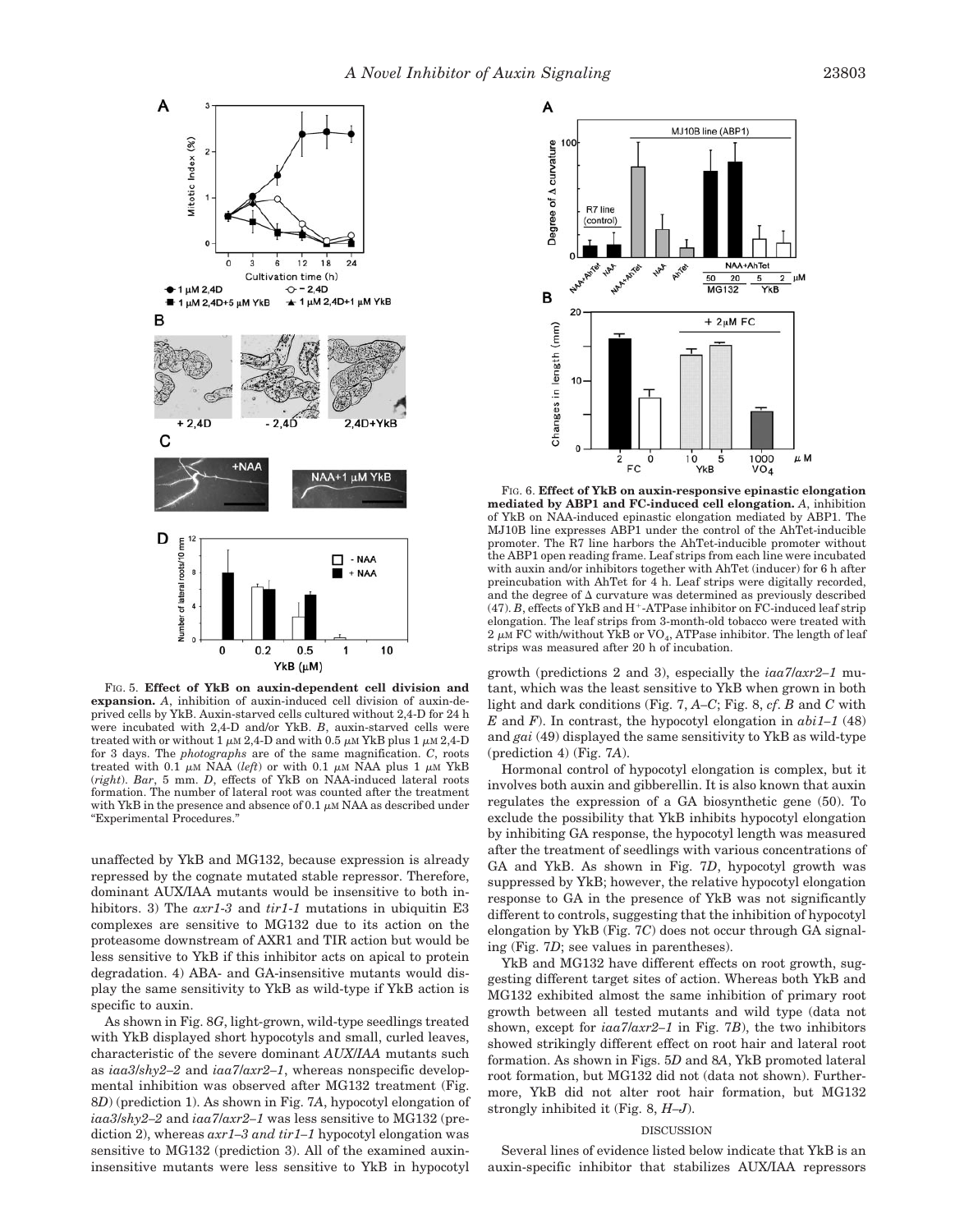

FIG. 7. **The effects of YkB and MG132 on the growth of** *Arabidopsis* **wild type and auxin-, GA-, and ABA-insensitive mutants.** *A*, seedlings were treated with YkB (*upper*) or MG132 (lower) for 7 days in light. *Black bars* (mock), *gray bars* (0.2 µM YkB or 20 µM MG132), and open bars (0.5 μM YkB or 50 μM MG132) represent relative hypocotyl length. *Error bars*, S.E. *B* and *C*, dose-response curve of YkB on primary roots (*B*) and hypocotyls (*C*) of 9-day-old, wild-type, and *iaa7*/*axr2–1* seedlings (*open circle*, light-grown wild-type; *closed circle*, etiolated wild-type; *open square*, light-grown *axr 2*-*1*; *closed square*, etiolated *axr 2*-*1*). *D*, effect of YkB on GA-induced hypocotyl elongation. Two-day-old *Arabidopsis* seedlings were cultured under light in the presence of GA. The hypocotyl length of 8-day-old seedlings was measured, and the percentage increase in growth due to GA treatment is shown in *parentheses above* the corresponding *bars*. The percentage increase in hypocotyl growth induced by GA is statistically the same at all YkB and mock treatments  $(p < 0.05)$ .

without inhibiting proteasome activity, and its target site lies upstream to AXR1- and TIR-mediated degradation of AUX/IAA proteins. 1) YkB blocks the expression of both native and synthetic auxin reporter genes but does not alter ABA- or GAinduced gene expression. Whereas YkB does affect cytokinin reporter gene expression, it does so inefficiently, which is not surprising given the known cross-talk between auxin and cytokinin. The induction of *ARR5* was also inhibited by MG132, consistent with the reported role of the RPN12 proteasome subunit in cytokinin signaling (51). 2) YkB does not alter GAinducible  $\alpha$ -amylase expression, which is known to be controlled by an unstable repressor via the ubiquitin-proteolytic pathway (42). 3) YkB blocks the degradation of IAA7/AXR3, an AUX/IAA repressor, *in vivo* and is slightly more effective at stabilizing AXR3 than the general proteasome inhibitor, MG132. 4) Unlike MG132, YkB has no effect on either *Arabidopsis* or yeast ATP-dependent proteasome activity as determined by direct measurement. 5) *iaa3*/*shy2*-*2* and *iaa7*/*axr2*-*1*, dominant *AUX*/*IAA* mutants are less sensitive to YkB and MG132 than wild-type. In contrast, mutants of the ubiquitin E3 complex, *axr1*-*3* and *tir1*-*1*, are less sensitive to YkB but as sensitive to MG132 as wild type. Based on the auxin mutant seedling responses, YkB acts on a signaling component prior to the point of action of AXR1 and TIR1 (AXR1/TIR1 E3 complex), whereas MG132 acts after this point, consistent with its known inhibitor activity on the proteasome. 6) YkB treatment of wildtype seedlings phenocopies the dominant auxin response mutant, *axr2*-*1*, whereas MG132 treatment causes a pleiotropic, apparently nonspecific inhibition of seeding development. 7) MG132 and YkB affect differently on lateral root and root hair formation. YkB induces lateral roots, whereas MG132 does not. MG132 blocks root hair formation, whereas YkB has no obvious effect. 8) YkB blocks ABP1-mediated, auxin-dependent growth, whereas MG132 does not.

Our gene expression profile, in combination with previous reports, also suggests a mode of action whereby YkB modulates the MAPK cascade shared with auxin and stress signaling. In our gene chip data, YkB together with auxin down-regulated many defense/stress-related genes. Mockaitis *et al.* (18) demonstrated that auxin activated MAPK within 5 min in *Arabidopsis* roots. The MAPK kinase inhibitor, U0126, also was shown to block auxin-induced *BA*::*GUS* expression, but activates MAPK only when auxin was present (18). Because YkB also repressed auxin-responsive genes but activated auxin/ stress-responsive *parA* (GST-like) promoter, YkB may modulate MAPK activity involved in both stress and auxin signaling. Defense/stress-related genes such as GST and heat shock proteins are up-regulated by oxidative stress, pathogen infection, wounding, and auxin (45), resulting from MAPK activation. The MAPK cascade involving the *ANPs*, *Arabidopsis* MAPK kinase kinases, is activated by oxidative stress (44). The activation of ANPs repressed *GH3* promoter activity but induced the GST6 promoter, suggesting that MAPK cascades negatively regulate auxin gene-responsive gene expression via MAPKs and cross-talking with oxidative stress and auxin signal (17). Gene expression profiling of a wounding response revealed that wounding enhanced transcription of the *NPK*like kinase (MAPK kinase kinase) and repressed auxin-responsive genes such as *SAUR*, *GH3*, and *IAA* genes (43).

YkB inhibited an ABP1-mediated cell elongation response, whereas MG132 had no effect, suggesting that the YkB site of action lies at a junction in the auxin signaling network where one branch leads to altered AUX/IAA stability and is MG132 sensitive whereas the other branch leads toward steps involved in cell elongation and division and is insensitive to MG132 in the short term. Alternatively, the type of cell expansion mediated by ABP1 leads to stabilization of a specific subset or individual *AUX*/*IAA* gene(s); further stabilization by YkB or MG132 has no effect.

Repressor activity of AUX/IAA factors on auxin-responsive promoters was demonstrated to be dependent upon different degradation rates of individual AUX/IAA proteins (52). *axr1*- *12*, *iaa7*/*axr2*-*1*, and *iaa3*/*shy2*-*2* mutants showed distinct repression patterns of many primary auxin-responsive genes indicating that auxin-induced gene activation and/or repression, including the AUX/IAA genes, is dependent on the profile of AUX/IAA proteins in a particular cell (5, 35, 53). Our gene expression profiles also demonstrated that the activity of YkB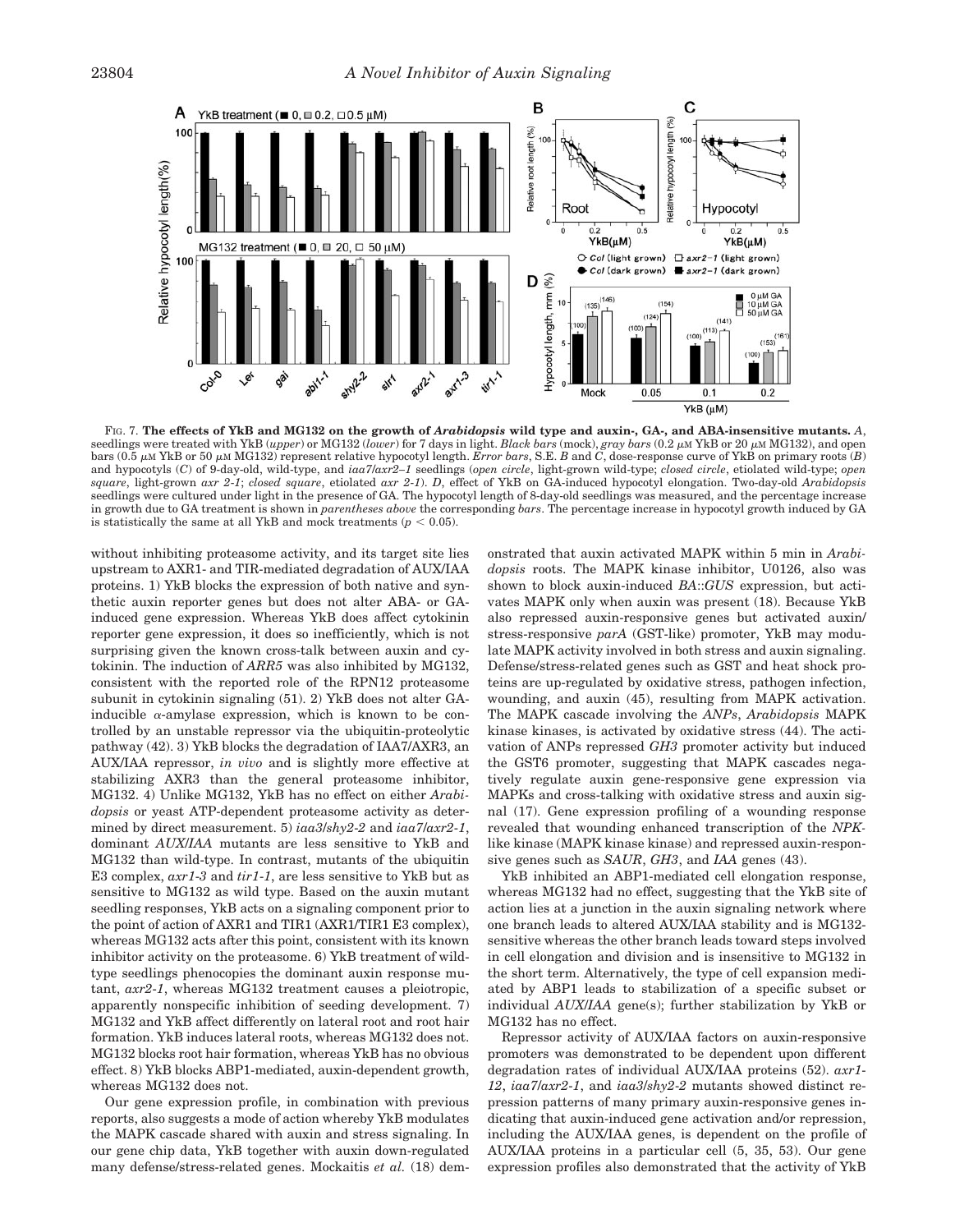

FIG. 8. *A*, pairs of 7-day-old seedlings (*Col*) grown vertically on agar containing the indicated concentrations of YkB. *B* and *C*, wild-type seedlings (9 days old) grown in liquid medium (*B*, mock control; *C*, 0.2 -M YkB). *Bar*, 1 mm. *D*, wild-type seedlings (7 days old) grown in liquid medium (*left*, mock control;  $right, 50 \mu M MG132$ ). *E* and *F*,  $iaa7/axr2-1$ seedlings (9 days old) grown in liquid medium (*E*, mock control; *F*, 0.2  $\mu$ m YkB). *G*, higher magnification of 0.2  $\mu$ m YkB-treated seedling at 10 days. *Bar*, 1 mm. *H–J*, photograph of wild-type roots treated with inhibitors for 7 days  $(H, \text{ mock control}; I, 0.5 \mu M$  YkB;  $J, 50 \mu M$  MG132).

for individual auxin primary responsive genes can be either positive or negative. These different activation/repression patterns of primary auxin-responsive genes would thus reflect the different phenotype manifested in auxin-insensitive mutants and YkB treatment.

Treatment of wild-type seedlings with YkB stabilizes AUX/ IAA proteins and phenocopies the *shy2–2* dominant mutant. Null mutants of individual *AUX*/*IAA* genes typically lack an obvious phenotype, whereas dominant mutations in individual genes cause phenotypes that are difficult to interpret or predict including activation and repression of other *AUX*/*IAA* genes. At present, the working hypothesis is that the profile of AUX/IAA proteins present in the cell is the basis for cellular decisions. This is consistent with a range of observations; many auxininsensitive mutants have distinct aerial phenotypes, whereas their primary roots, as well as their growth rates, are nearly wild-type (54–56). Recent reports demonstrated that *BA*::*GUS* expression was repressed in the root tip of *iaa3*/*shy2*-*2* and *iaa14*/*slr1* mutants, which display normal primary root growth rate, whereas GUS expression in *iaa3*/*shy2*-*2* was enhanced in the hypocotyls even in the absence of auxin (53, 54). Auxin treatment of roots stimulates *AUX*/*IAA* expression but inhibits root growth. Similarly, *iaa7*/*axr2*-*1* and *iaa17*/*axr3* hypocotyls have an ectopic pattern of *BA*::*GUS* expression (26).

These differences in root and shoot phenotypes for the auxininsensitive mutants point to the reason for the tissue-specific sensitivity of YkB in hypocotyls and primary roots. In contrast to primary root growth rate, the lateral root formation was greatly affected by dominant mutations in individual AUX/IAA factors and by YkB in a dose-dependent manner. Low concentrations of YkB stimulate lateral roots, whereas higher concentrations inhibit root formation. Similarly, the phenotype of *axr1*-*12*, *tir1*, *iaa14*/*slr1*, *iaa19*/*msg2*, *iaa28*, and *iaa6*/*shy1* have fewer lateral roots, whereas *iaa7*/*axr2*-*1* and *iaa17*/*axr3* have more lateral roots than wild type  $(3, 8)$ . Stabilization of individual AUX/IAA proteins with these dominant mutations confers distinct repression profiles in primary auxin-responsive genes, which is presumably the basis for the different phenotypes among mutants (*i.e.* the working hypothesis). Thus, lateral root promotion by low concentration of YkB may be a consequence of different sensitivity to the inhibition on individual AUX/IAA stabilities.

An explanation for the lack of a YkB effect on root hair phenotype also rests upon this working hypothesis. The mechanism underlying root hair formation is unknown; however, individual AUX/IAA proteins differently contribute to root hair formation. For example, *iaa3*/*shy2*-*2* roots have normal root hair, whereas *iaa14*/*slr1*, *iaa7*/*axr2–1*, *axr1*-*3*, and *tir1*-*1* roots (8, 54, 57) show abnormal root hair, suggesting that IAA/SHY2 protein is less important for root hair formation. The lack of a YkB effect on root hair could be explained by preferential inhibition of degradation of a specific AUX/IAA protein that is less contributive to root hair development.

In conclusion, we have described a YkB mechanism of inhibition of auxin signaling controlling plant growth using wildtype and auxin mutants. YkB stabilizes AUX/IAA repressors by targeting an upstream component to AXR1 and TIR. YkB provides a new probe, not only for dissecting auxin signal transduction but also for analyzing the protein degradation system in plants. Finally, we anticipate that YkB will be instrumental in forward screens to identify new genetic components of the auxin signaling pathway.

*Acknowledgments—*We thank Drs. A. Theologis, D. Finley, H. Fukaki, J. Kieber, J. Reed, M. Estelle, T. Nagata, and Y. Takahashi for providing materials and Drs. Jin-Gui Chen and Shogo Ikeda for useful suggestions.

### REFERENCES

- 1. Hobbie, L., Timpte, C., and Estelle, M. (1994) *Plant Mol. Biol.* **26,** 1499–1519
- 2. Abel, S., and Theologis, A. (1996) *Plant Physiol.* **111,** 9–17
- 3. Liscum, E., and Reed, J. W. (2002) *Plant Mol. Biol.* **49,** 387–400
- 4. Hagen, G., and Guilfoyle, T. (2002) *Plant Mol. Biol.* **49,** 373–385
- 5. Abel, S., Nguyen, M. D., and Theologis, A. (1995) *J. Mol. Biol.* **251,** 533–549
- 6. Oeller, P. W., and Theologis, A. (1995) *Plant J.* **7,** 37–48
- 7. Abel, S., Oeller, P. W., and Theologis, A. (1994) *Proc. Natl. Acad. Sci. U. S. A.* **91,** 326–330
- 8. Reed, J. W. (2001) *Trends Plant Sci.* **6,** 420–425
- 9. Gray, W. M., Kepinski, S., Rouse, D., Leyser, O., and Estelle, M. (2001) *Nature* **414,** 271–276
- 10. Ouellet, F., Overvoorde, P. J., and Theologis, A. (2001) *Plant Cell* **13,** 829–841
- 11. Kepinski, S., and Leyser, O. (2002) *Plant Cell* **14,** S81–S95
- 12. del Pozo, J. C., Timpte, C., Tan, S., Callis, J., and Estelle, M. (1998) *Science* **280,** 1760–1763
- 13. del Pozo, J. C., and Estelle, M. (1999) *Proc. Natl. Acad. Sci. U. S. A.* **96,** 15342–15347
- 14. Krek, W. (1998) *Curr. Opin. Genet. Dev.* **8,** 36–42
- 15. Ruegger, M., Dewey, E., Gray, W. M., Hobbie, L., Turner, J., and Estelle, M. (1998) *Genes Dev.* **12,** 198–207
- 16. Zenser, N., Ellsmore, A., Leasure, C., and Callis, J. (2001) *Proc. Natl. Acad. Sci. U. S. A.* **98,** 11795–11800
- 17. Kovtun, Y., Chiu, W. L., Zeng, W., and Sheen, J. (1998) *Nature* **395,** 716–720<br>18. Mockaitis, K., and Howell, S. H. (2000) *Plant J.* **24,** 785–796<br>19. Scherer, G. F. (2002) *Plant Mol. Biol.* **49,** 357–372
- 
- 
- 20. Ullah, H., Chen, J. G., Young, J. C., Im, K. H., Sussman, M. R., and Jones, A. M. (2001) *Science* **292,** 2066–2069
- 21. Hayashi, K., Ogino, K., Oono, Y., Uchimiya, H., and Nozaki, H. (2001) *J. Antibiot.* (*Tokyo*) **54,** 573–581
- 22. Kirst, H. A., Larsen, S. H., Paschal, J. W., Occolowitz, J. L., Creemer, L. C., Steiner, J. L., Lobkovsky, E., and Clardy, J. (1995) *J. Antibiot.* (*Tokyo*) **48,** 990–996